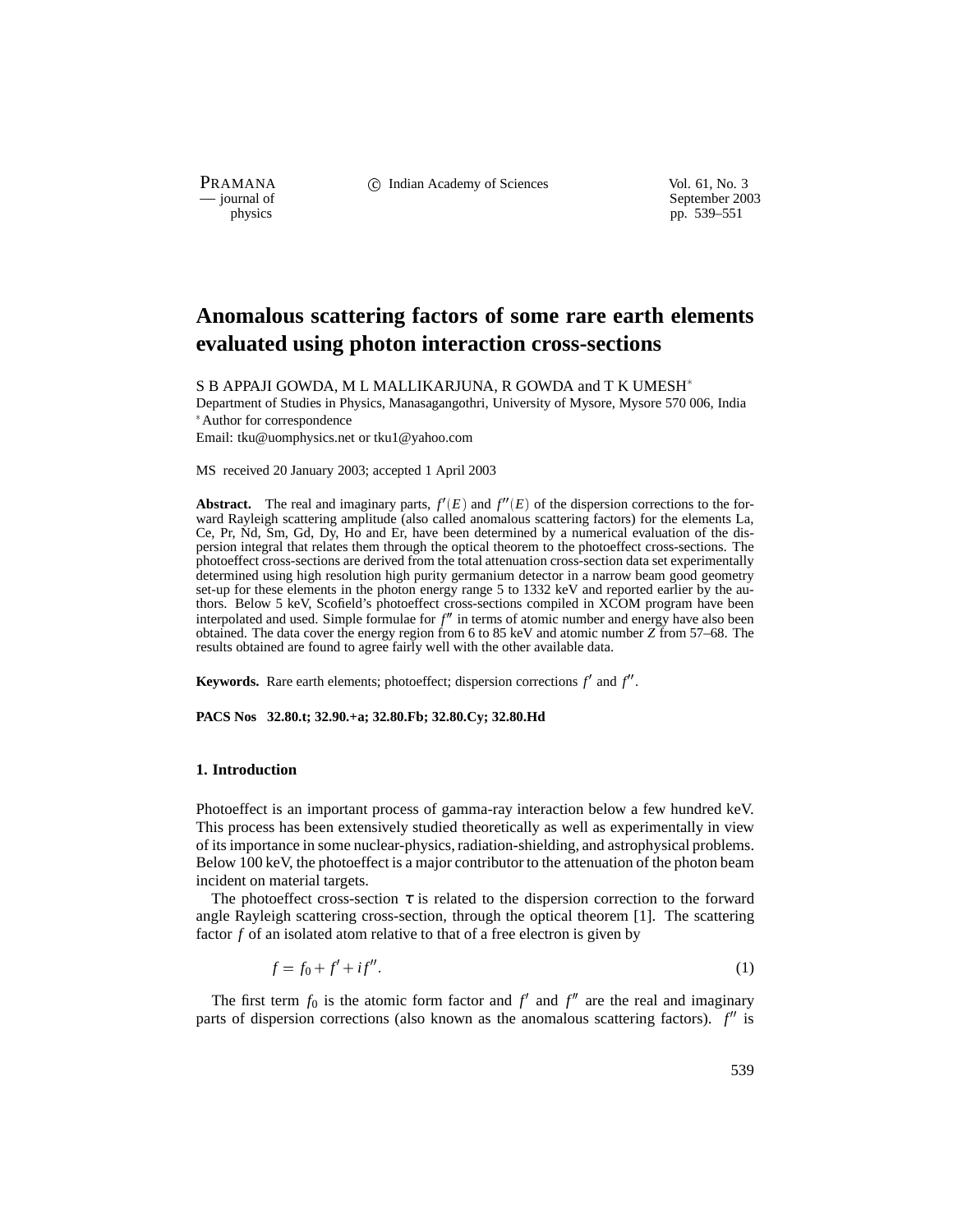related to the photoeffect cross-section through the relation based on the optical theorem [2] given by

$$
f'' = \frac{E}{2hc r_0} \sigma_{\text{tot}},\tag{2}
$$

where  $hc = 12.398$  keV Å in practical units,  $r_0$  is the classical electron radius and E is the energy of interest. Here, the total cross-section  $\sigma_{\text{tot}}$  is given by  $\sigma_{\text{tot}} = \tau + \sigma_{\text{BBT}}$  $\sigma_{\text{BPP}}$ ,  $\sigma_{\text{BBT}}$  and  $\sigma_{\text{BPP}}$  are the photo excitation and bound pair production cross-sections respectively. For energies sufficiently away from absorption edges of a particular element,  $\sigma_{\rm BBT}$  and  $\sigma_{\rm BPP}$  are expected to be insignificant for  $Z > 10$ , below the pair production threshold [3,4].

In the energy region of current interest, if we neglect the spin flip processes,  $f'$  and  $f''$ are connected by the modified Kramers–Kronig transform given by [5,6]

$$
f'(E) = f'(\infty) - \frac{2}{\pi} P \int_0^\infty \frac{E' f''(E')}{E^2 - E'^2} \, dE',\tag{3}
$$

where  $f'(\infty)$  is the high-energy limit, *P* the Cauchy principal value of the dispersion integral and *E* the energy of interest. Thus, it is possible to determine the dispersion corrections  $f'$  and  $f''$  from a set of photoeffect cross-sections using (2) and (3).

A survey of literature on the evaluation of the dispersion corrections indicates that, right since the first theoretical prediction of X-ray dispersion by Waller [7], there have been a number of attempts to calculate the dispersion corrections  $f'$  and  $f''$  [8–10].

Calculations of  $f'$  and  $f''$  based on Waller's theory were made by Hönl [11] for hydrogen-like atoms in a non-relativistic approach. A comprehensive account of the work done thus far is found in [12–14].

Cromer and Liberman [15] have given extensive tabulations of dispersion corrections over a range of wavelengths commonly used by crystallographers. They used the selfconsistent field relativistic Dirac–Slater wave functions along with the inclusion of a relativistic correction term  $5/3(E_{\text{tot}}/mc^2)$  (high energy limit  $f'(\infty)$ ) in the dipole approximation.

Creagh [16] and Smith [17] pointed out that when higher order multipolar expansions as well as retardation effects are considered, the relativistic correction becomes  $E_{\text{tot}}/mc^2$ . Creagh and McAuley [18] have given tabulations of  $f'$  and  $f''$  which make use of this correction term.

Kissel *et al* [19] have developed a computer program based on the second order *S*-matrix formalism to predict the total atom Rayleigh scattering amplitudes. Kissel and Pratt [20] have tabulated the values of the high-energy limit, based on the *S*-matrix calculations, to be added to  $f'$  and also given the values of correction to be added to the Cromer–Liberman f' values. The values of dispersion corrections predicted by them are commensurate with those of Creagh and McAuley [18] for very low *Z* elements and are different by about 6% to 7% for  $Z > 20$ .

Chantler [21] has provided extensive tabulations of theoretical form factor, attenuation and scattering data for elements of  $Z = 1$  to 92 from  $E = 1-10$  eV to  $E = 0.4-1$  MeV. Here, the primary interactions of X-rays with isolated atoms are described and computed within the self-consistent Dirac–Hartee–Fock framework. The relativistic correction term used was the one calculated by Creagh and McAuley [18].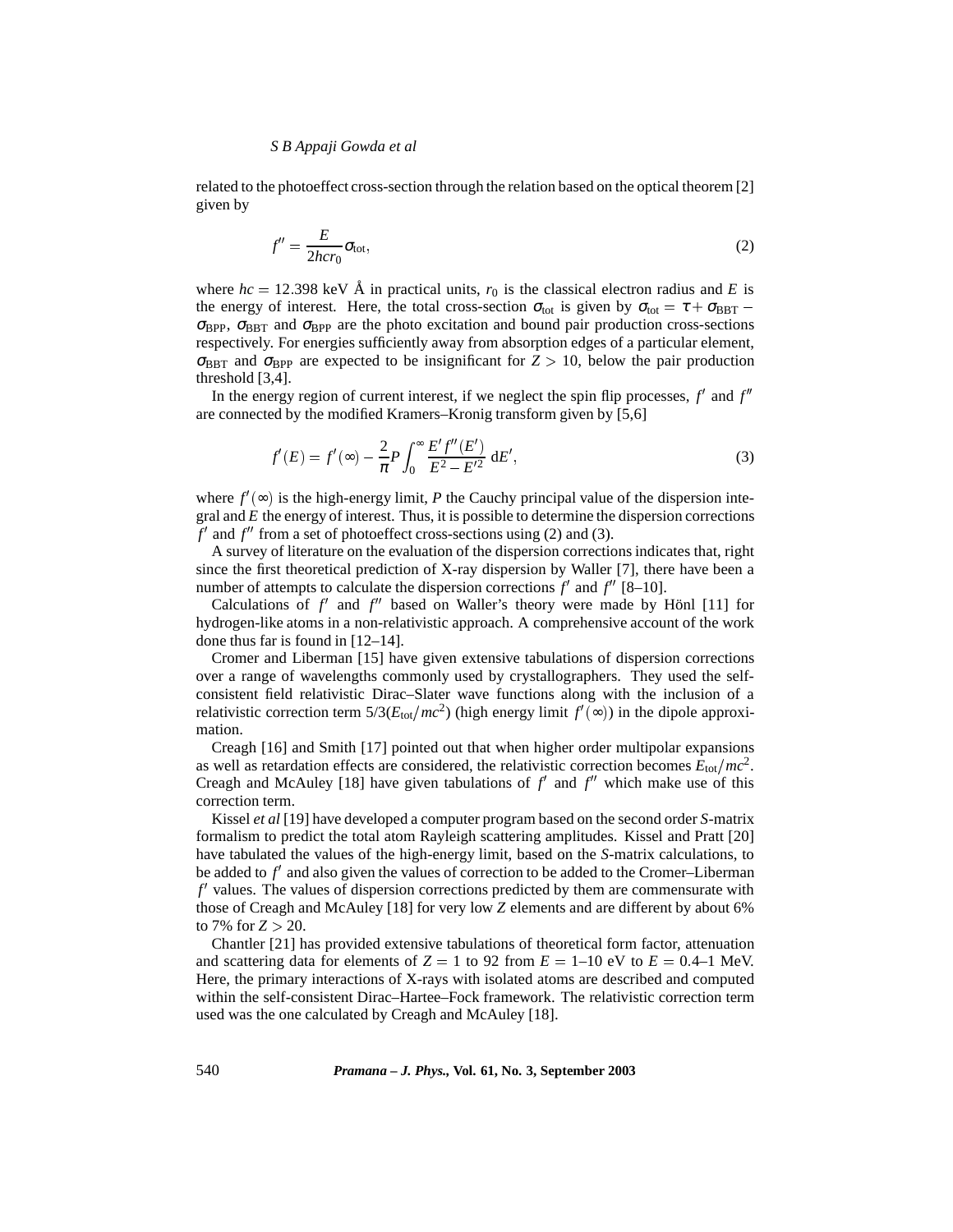Recently, Cullen *et al* [22] have provided a photon data library (EPDL97) which is available from the IAEA on a CD-ROM. This library includes photon interaction data for all elements with atomic number between 1 and 100 over the range  $1 \text{ eV}$  to 100 GeV.  $f'$ and  $f''$  values have also been provided. The relativistic correction term used was the one calculated by Kissel and Pratt [20].

Henke *et al* [6] have given tabulations of the dispersion corrections calculated for all *Z* in the energy range 30 eV to 30 keV, based on a semi-empirical approach using theoretical– experimental attenuation coefficient data base.

On the experimental side, it can be noticed that two types of techniques have been mainly employed to determine the values of  $f'$  and  $f''$ . These are: (1) direct method and (2) attenuation coefficient method.

The direct method has been widely used by several investigators to evaluate  $f'$  and  $f''$ . This method is based on (i) the measurement of the refractive index of the specimen of interest, (ii) the determination of intensities of Bragg reflections [23] and (iii) X-ray interferometry [24] from which  $f'$  and  $f''$  values are calculated. The principal advantage of this method is that it can yield absolute values of  $f'$  and  $f''$ . The main drawback is that the range of X-ray wavelengths and atomic numbers that can be covered by this method is limited. Also, there are problems associated with specimen dimensions and device stability.

The dispersion corrections  $f'$  and  $f''$  can also be evaluated by the attenuation coefficient method. Attenuation experiments do not suffer from the problems associated with specimen dimensions and device stability. Measurements can be made for a larger range of atomic numbers over a wide range of energies [25]. This method has been employed by several investigators  $[26-29]$  to calculate  $f'$  and  $f''$ .

In our laboratory, Sandiago *et al* [30] have evaluated the dispersion corrections for the elements Cu and Ag. Umesh *et al* [31] have evaluated the dispersion corrections for the elements Zr and Sn in the energy range 5–85 keV using the attenuation coefficient method.

In this paper, we report the dispersion corrections for some rare earth elements like La, Ce, Pr, Nd, Sm, Gd, Dy, Ho and Er, calculated using  $f''$  values. The  $f''$  values were evaluated from the photoeffect cross-sections using the attenuation coefficient method. The photoeffect cross-sections were derived from the measured total attenuation cross-section of the element by subtracting a small contribution of the sum of coherent and incoherent scattering cross-section interpolated from the XCOM data [32] for the energy of present interest. The total attenuation cross-sections were measured in the energy range 6 to 85 keV in a narrow beam good geometry set-up, by employing a high-resolution hyper-pure germanium detector [33]. Beyond 85 keV, experimental data measured earlier by two of the authors [34–37] were used. Below 6 keV, Scofield's [38] data were used. Simple formulae in terms of *Z* and *E* have also been obtained, by which  $f''$  values can be obtained, below, above or at the *K*-edge of any element in the atomic number range 57 to 68 for all energies in the range 10–100 keV. The values of  $f'(E)$  and  $f''(E)$  calculated using our experimental values for rare earth elements are compared with other available data and discussed.

#### **2. Experimental details**

The details regarding the experimental set-up used, the method of data acquisition, analysis and error discussion along with the calculation of the total attenuation cross-section of these elements have been reported earlier by the authors [33–37].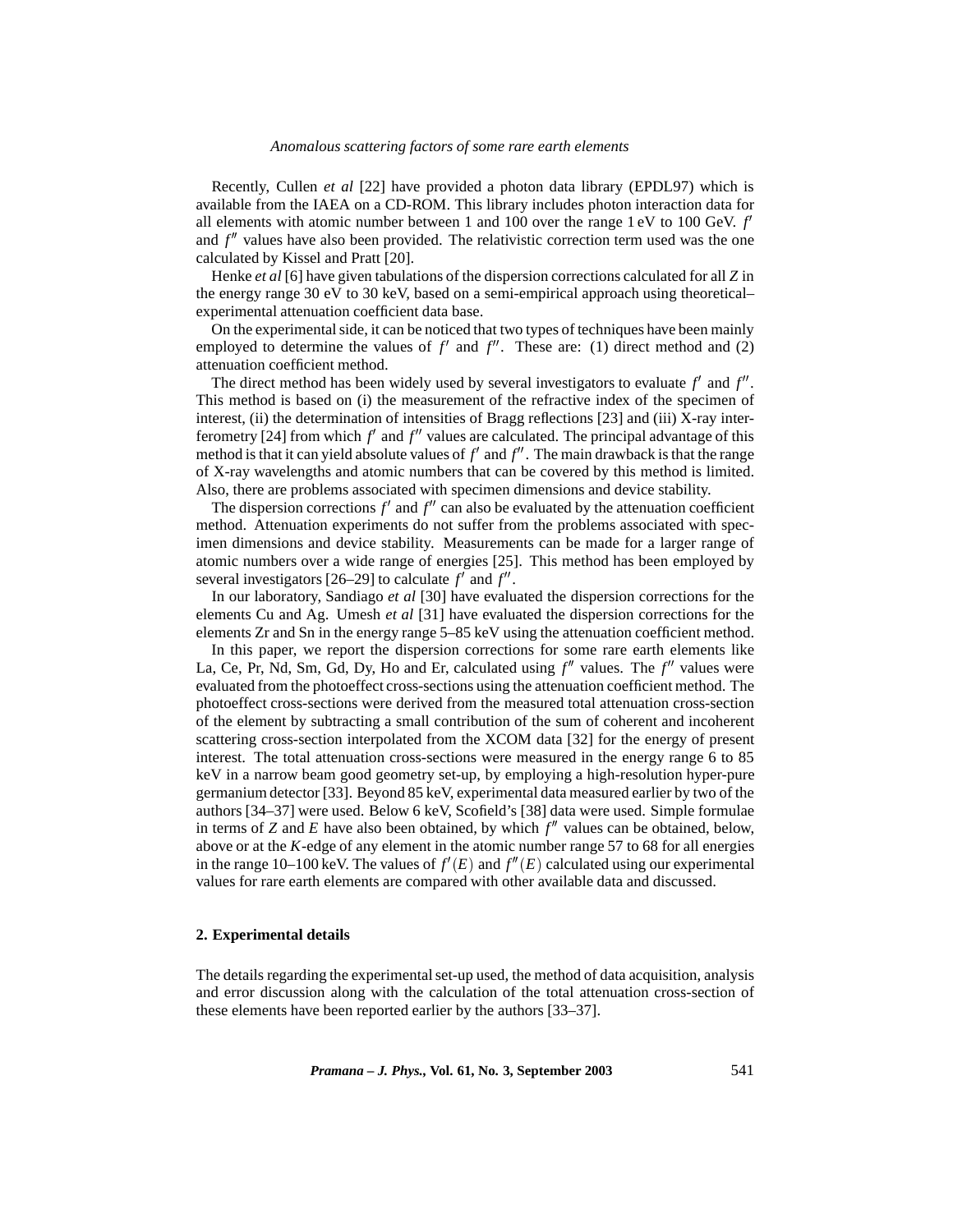#### **3. Results and discussion**

#### 3.1 Calculation of imaginary part of the anomalous scattering factor  $f''(E)$

The photoeffect cross-sections  $\tau$  of the rare earth elements were derived from the measured total attenuation cross-section of the element by subtracting small contribution of the sum of coherent and incoherent scattering cross-section interpolated from the XCOM data for the energy of present interest. The values of the photoeffect cross-section were used to calculate  $f''(E)$  from eq. (2) at each energy of interest. The variation of  $f''$  values as a function of atomic number *Z* and energy *E* was studied. From this, simple formulae for  $f''$ in terms of *Z* and *E* were obtained. These formulae are shown in (4).

$$
10^4 f'' = 1.27742 E^{-2.303} Z^{(3.66003 + 0.14067 \ln E)} \quad \text{(below } K\text{-edge)},\tag{4a}
$$

$$
10^{2} f'' = 3.217614E^{-2.52178} Z^{(2.70699 + 0.20188 \ln E)} \quad \text{(above } K\text{-edge)},\tag{4b}
$$

$$
f''(Ek) = 5.42767E_k^{-0.16793} \quad \text{(at } K\text{-edge)}.
$$
 (4c)

It was interesting to note that these formulae (eqs  $(4a)$ – $(4c)$ ), can reproduce  $f''$  values not only below and above the *K*-edge but also at the *K*-edge energy of each element. The values of  $\tau$  and  $f''$  are listed in tables 1 and 2 along with the other available data for comparison. A good agreement can be observed among the respective values.

#### 3.2 Calculation of real part of the anomalous scattering factor  $f'(E)$

The  $f''$  values were used to calculate  $f'(E)$  by the numerical evaluation of the dispersion integral in (3). For this purpose, the lower limit of integration was chosen to be the  $M_V$ absorption edge and the upper limit was  $1332 \text{ keV}$ . Below 6 keV up to the  $M_V$  edge, photoeffect cross-section data based on XCOM were used. Above 6 keV, those values of  $\tau$ which were reported earlier by the authors were used. To evaluate the integral numerically, the energy region used for integration was divided into a large number of small intervals. Within each interval  $(E_i, E_{i+1})$ , the energy dependence of  $f''_i(E)$  was determined by a linear function

$$
f_i''(E) = a_i + b_i E. \tag{5}
$$

In this interval, the dispersion integral assumes the form

$$
I_{i,i+1}(E_s) = \frac{2}{\pi} P \int_{E_i}^{E_{i+1}} \frac{E' f''(E')}{E_s^2 - E'^2} dE'.
$$
 (6)

Mathematically, expression (6) is equivalent to

$$
I_{i,i+1}(E_s) = -\frac{2}{\pi} \left[ \frac{a_i}{2} \ln \left| \frac{E_s^2 - E_{i+1}^2}{E_s^2 - E_i^2} \right| + b_i \left( E_{i+1} - E_i - \frac{E_s}{2} \ln \left| \frac{(E_{i+1} + E_s)(E_i - E_s)}{(E_{i+1} - E_s)(E_i + E_s)} \right| \right) \right].
$$
 (7)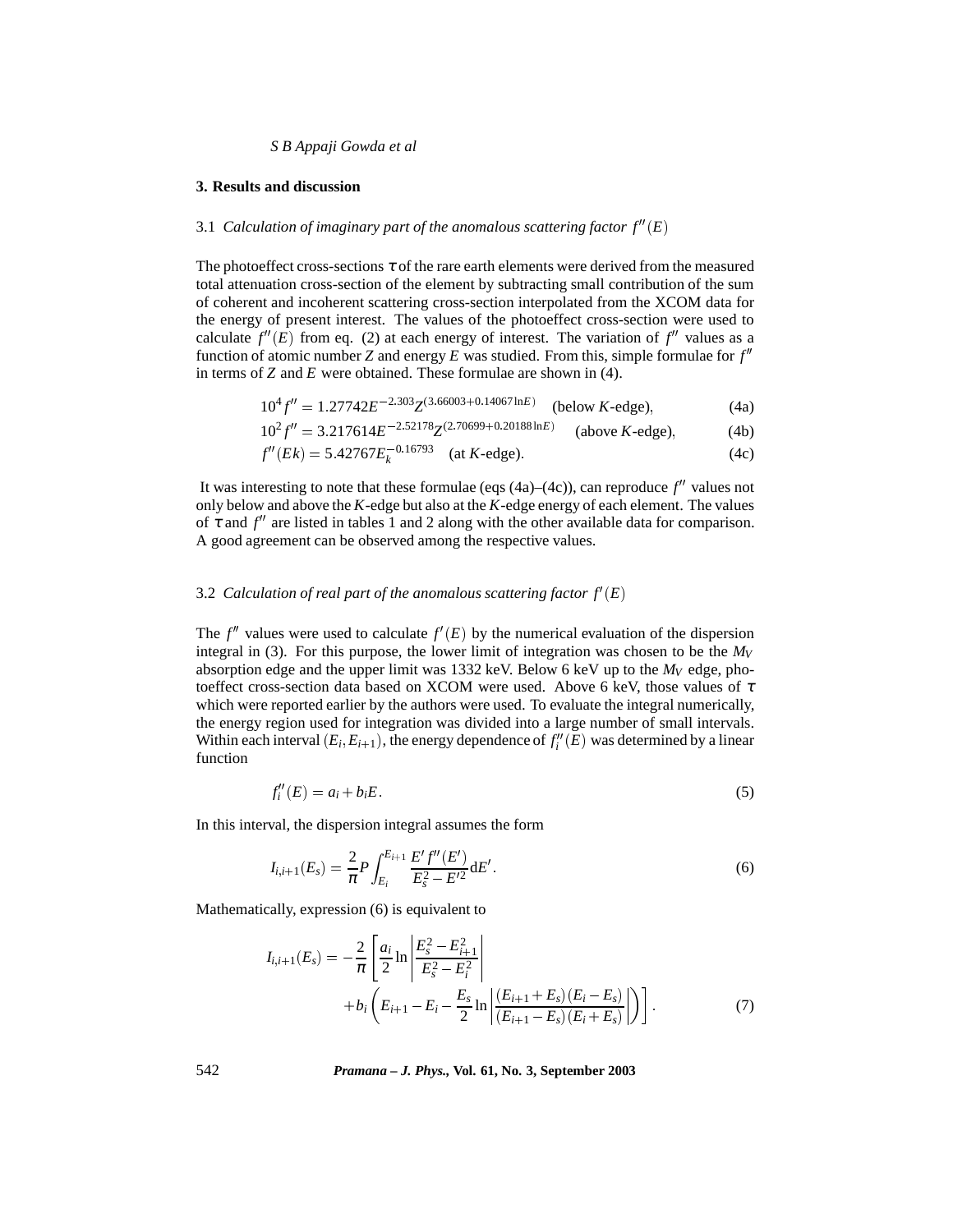| Energy<br>(keV) | La                         | Ce                      | Pr                      | Nd                      | Sm    | ${\rm Gd}$ | Dy    | Ho    | Er    |
|-----------------|----------------------------|-------------------------|-------------------------|-------------------------|-------|------------|-------|-------|-------|
| 6.4             | 144.53<br>141.50<br>140.14 |                         |                         |                         |       |            |       |       |       |
| 8.041           | 78.52<br>79.46<br>78.48    | 85.25<br>84.80<br>83.91 | 90.90<br>90.27<br>91.80 | 96.82<br>95.81<br>94.85 |       |            |       |       |       |
| 10.53           | 38.14                      | 41.18                   | 43.98                   | 46.91                   | 53.21 | 60.13      | 67.63 | 71.65 | 75.83 |
|                 | 38.90                      | 41.55                   | 44.37                   | 47.32                   | 53.66 | 60.53      | 67.52 | 71.19 | 75.05 |
|                 | 38.41                      | 41.07                   | 43.79                   | 46.63                   | 52.78 | 59.49      | 67.20 | 70.42 | 75.86 |
| 14.4            | 16.39                      | 17.63                   | 18.86                   | 20.15                   | 22.94 | 26.02      | 29.35 | 31.15 | 33.02 |
|                 | 16.80                      | 17.99                   | 19.26                   | 20.57                   | 23.38 | 26.47      | 29.78 | 31.53 | 33.35 |
|                 | 16.23                      | 17.45                   | 18.72                   | 20.06                   | 22.86 | 25.85      | 29.06 | 30.83 | 33.03 |
| 24.14           | 4.00                       | 4.27                    | 4.58                    | 4.92                    | 5.64  | 6.44       | 7.31  | 7.78  | 8.27  |
|                 | 4.06                       | 4.36                    | 4.68                    | 5.01                    | 5.74  | 6.53       | 7.40  | 7.87  | 8.35  |
|                 | 3.99                       | 4.29                    | 4.59                    | 4.92                    | 5.64  | 6.43       | 7.29  | 7.76  | 8.27  |
| 30.8            | 2.04                       | 2.16                    | 2.33                    | 2.50                    | 2.88  | 3.30       | 3.76  | 4.01  | 4.27  |
|                 | 2.06                       | 2.22                    | 2.38                    | 2.55                    | 2.93  | 3.35       | 3.80  | 4.04  | 4.30  |
|                 | 2.03                       | 2.16                    | 2.18                    | 2.51                    | 2.89  | 3.30       | 3.92  | 3.99  | 4.27  |
| 35              | 1.42                       | 1.51                    | 1.62                    | 1.75                    | 2.02  | 2.32       | 2.65  | 2.82  | 3.01  |
|                 | 1.44                       | 1.55                    | 1.66                    | 1.79                    | 2.05  | 2.34       | 2.67  | 2.84  | 3.02  |
|                 | 1.38                       | 1.49                    | 1.61                    | 1.73                    | 2.01  | 2.31       | 2.63  | 2.80  | 3.01  |
| 52.01           | 2.88                       | 3.08                    | 3.27                    | 3.46                    | 3.88  | 4.33       | 0.87  | 0.93  | 1.00  |
|                 | 2.91                       | 3.08                    | 3.27                    | 3.45                    | 3.88  | 4.31       | 0.88  | 0.94  | 1.01  |
|                 | 2.88                       | 3.06                    | 3.25                    | 3.45                    | 3.86  | 4.28       | 0.86  | 0.92  | 1.00  |
| 64.3            | 1.64                       | 1.74                    | 1.85                    | 1.96                    | 2.20  | 2.46       | 2.75  | 2.90  | 3.05  |
|                 | 1.64                       | 1.75                    | 1.86                    | 1.97                    | 2.21  | 2.46       | 2.73  | 2.88  | 3.06  |
|                 | 1.52                       | 1.23                    | 1.84                    | 1.95                    | 2.20  | 2.46       | 2.73  | 2.88  | 3.05  |
| 70.833          | 1.26                       | 1.34                    | 1.42                    | 1.51                    | 1.70  | 1.90       | 2.12  | 2.24  | 2.36  |
|                 | 1.26                       | 1.34                    | 1.43                    | 1.52                    | 1.70  | 1.90       | 2.12  | 2.24  | 2.37  |
|                 | 1.25                       | 1.33                    | 1.41                    | 1.50                    | 1.69  | 1.90       | 2.11  | 2.22  | 2.36  |
| 72.87           | 1.17                       | 1.24                    | 1.32                    | 1.40                    | 1.57  | 1.76       | 1.97  | 2.07  | 2.19  |
|                 | 1.16                       | 1.24                    | 1.32                    | 1.41                    | 1.58  | 1.76       | 1.97  | 2.08  | 2.20  |
|                 | 1.16                       | 1.23                    | 1.31                    | 1.39                    | 1.57  | 1.76       | 1.96  | 2.07  | 2.19  |
| 81              | 0.88                       | 0.93                    | 0.99                    | 1.05                    | 1.18  | 1.32       | 1.48  | 1.56  | 1.65  |
|                 | 0.88                       | 0.93                    | 0.99                    | 1.05                    | 1.18  | 1.33       | 1.49  | 1.57  | 1.65  |
|                 | 0.86                       | 0.92                    | 0.98                    | 1.05                    | 1.18  | 1.32       | 1.48  | 1.56  | 1.65  |
| 84.3            | 0.79                       | 0.83                    | 0.88                    | 0.94                    | 1.06  | 1.19       | 1.33  | 1.40  | 1.48  |
|                 | 0.78                       | 0.83                    | 0.88                    | 0.94                    | 1.06  | 1.19       | 1.33  | 1.41  | 1.48  |
|                 | 0.77                       | 0.83                    | 0.88                    | 0.94                    | 1.06  | 1.19       | 1.33  | 1.40  | 1.48  |

**Table 1.** Photoeffect cross-sections in elements (experimental errors are to the extent of 3–4%; all cross-sections are in  $10^3$  barn /atom).

First line: Present values, second line: XCOM values [32], third line: Chantler values [21].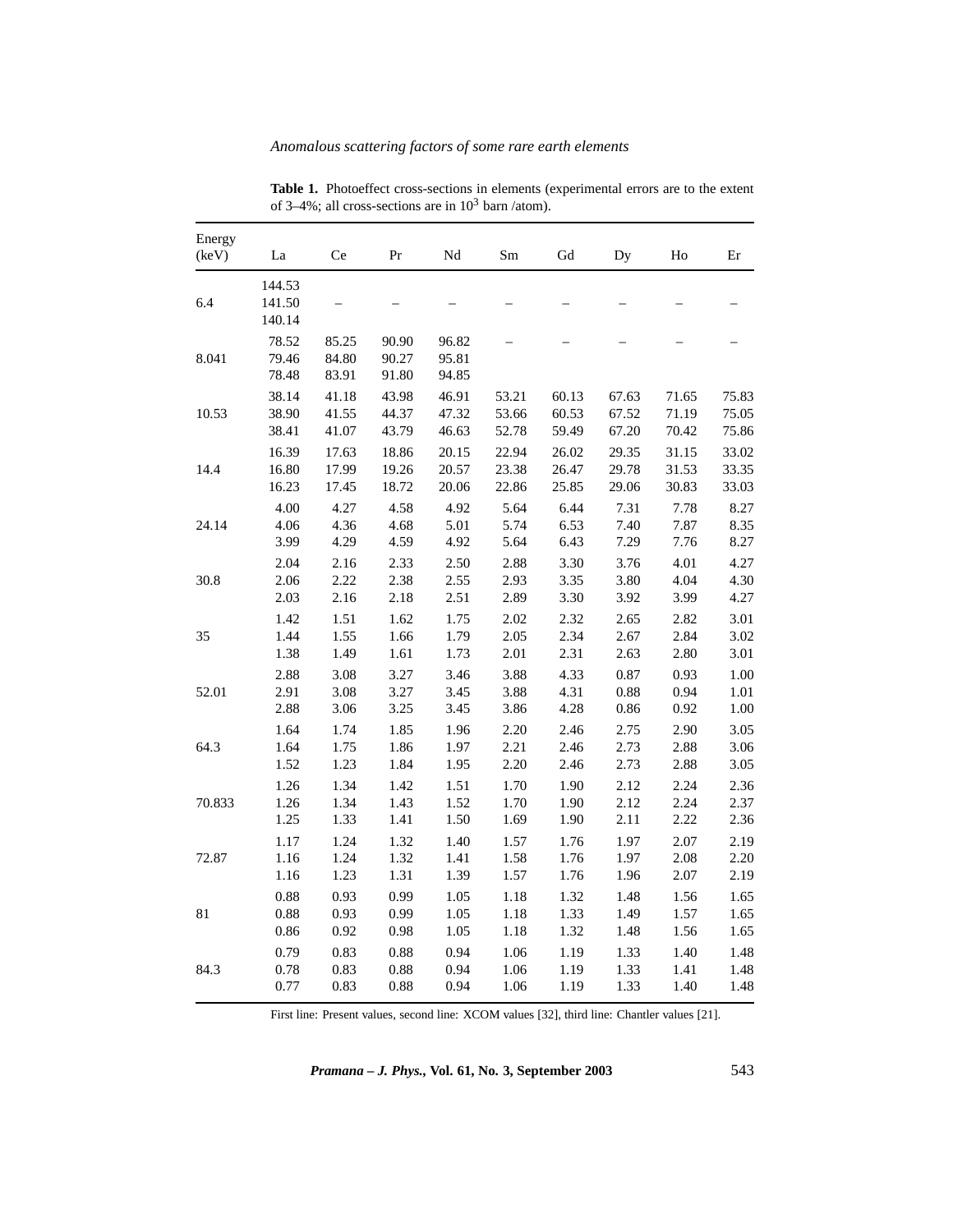| Energy<br>(keV) | La                         | Ce                         | Pr                         | Nd                         | Sm     | Gd     | Dy     | Ho     | Er     |
|-----------------|----------------------------|----------------------------|----------------------------|----------------------------|--------|--------|--------|--------|--------|
| 6.4             | 13.638<br>12.836<br>12.997 |                            |                            |                            |        |        |        |        |        |
| 8.041           | 9.1800<br>9.0314<br>9.1160 | 9.8333<br>9.6564<br>9.7154 | 10.521<br>10.564<br>10.344 | 11.244<br>10.915<br>11.002 |        |        |        |        |        |
| 10.53           | 5.7508                     | 6.1641                     | 6.5994                     | 7.0573                     | 8.0440 | 9.1307 | 10.324 | 10.962 | 11.630 |
|                 | 5.7889                     | 6.1891                     | 6.5986                     | 7.0267                     | 7.9539 | 8.9645 | 10.127 | 10.612 | 11.233 |
|                 | 5.8126                     | 6.6480                     | 6.6936                     | 7.1387                     | 8.0763 | 9.1071 | 10.191 | 10.756 | 11.354 |
| 14.4            | 3.3418                     | 3.5848                     | 3.8408                     | 4.1103                     | 4.6918 | 5.3330 | 6.0381 | 6.4158 | 6.8111 |
|                 | 3.3453                     | 3.5961                     | 3.8583                     | 4.1336                     | 4.7119 | 5.3276 | 5.9885 | 6.3542 | 6.7231 |
|                 | 3.4682                     | 3.7139                     | 3.9667                     | 4.2428                     | 4.8237 | 5.4599 | 6.1445 | 6.5049 | 6.8817 |
| 24.14           | 1.3641                     | 1.4652                     | 1.5717                     | 1.6841                     | 1.9269 | 2.1954 | 0.4912 | 0.6499 | 2.8162 |
|                 | 1.3791                     | 1.4809                     | 1.5874                     | 1.7003                     | 1.9483 | 2.2201 | 2.5196 | 2.6795 | 2.8468 |
|                 | 1.4122                     | 1.5089                     | 1.6185                     | 1.7432                     | 2.0025 | 2.2837 | 2.5619 | 2.7426 | 2.8995 |
| 30.8            | 0.8940                     | 0.9608                     | 1.0313                     | 1.1057                     | 1.2665 | 1.4445 | 1.6409 | 1.7463 | 1.8569 |
|                 | 0.8831                     | 0.9538                     | 0.9625                     | 1.1061                     | 1.2742 | 1.4551 | 1.7255 | 1.7574 | 1.8675 |
|                 | 0.9131                     | 0.9795                     | 1.0512                     | 1.1331                     | 1.2989 | 1.4883 | 1.6175 | 1.7995 | 1.8991 |
| 35              | 0.7163                     | 0.7700                     | 0.8267                     | 0.8866                     | 1.0162 | 1.1597 | 1.3181 | 0.4032 | 1.4924 |
|                 | 0.6921                     | 0.7474                     | 0.8064                     | 0.8689                     | 1.0064 | 1.1555 | 1.3164 | 1.4009 | 1.4895 |
|                 | 0.7210                     | 0.7762                     | 0.8341                     | 0.8983                     | 1.0338 | 1.1858 | 1.3406 | 1.4362 | 1.5176 |
| 52.01           | 2.1566                     | 2.2921                     | 2.4336                     | 2.5813                     | 2.8957 | 3.2365 | 0.6686 | 0.7124 | 0.7588 |
|                 | 2.1446                     | 2.2802                     | 2.4196                     | 2.5653                     | 2.8714 | 3.1883 | 0.6362 | 0.6812 | 0.7279 |
|                 | 2.1636                     | 2.2943                     | 2.4334                     | 2.5762                     | 2.8851 | 3.1996 | 0.6576 | 0.7016 | 0.7485 |
| 64.3            | 1.5019                     | 1.5975                     | 0.6974                     | 1.8016                     | 2.0239 | 2.2652 | 2.5264 | 2.6649 | 2.8087 |
|                 | 1.3947                     | 1.5910                     | 1.6928                     | 1.7980                     | 2.0215 | 2.2593 | 2.5134 | 2.6475 | 2.7835 |
|                 | 1.5067                     | 1.6054                     | 1.7071                     | 1.8126                     | 2.0349 | 2.2703 | 2.5203 | 2.6544 | 2.7934 |
| 70.833          | 1.2734                     | 1.3549                     | 1.4401                     | 1.5291                     | 1.7188 | 1.9249 | 2.1482 | 2.2666 | 2.3896 |
|                 | 1.2643                     | 1.3470                     | 1.4339                     | 1.5241                     | 1.7154 | 1.9208 | 2.1407 | 2.2559 | 2.3738 |
|                 | 1.2752                     | 1.3584                     | 1.4453                     | 1.5358                     | 1.7292 | 1.9360 | 2.1534 | 2.2678 | 2.3852 |
| 72.87           | 1.2133                     | 1.2911                     | 1.3724                     | 1.4573                     | 1.6384 | 1.8352 | 2.0485 | 2.1616 | 2.2791 |
|                 | 1.2054                     | 1.2844                     | 1.3675                     | 1.4538                     | 1.6368 | 1.8334 | 2.0442 | 2.1545 | 2.2423 |
|                 | 1.2131                     | 1.2927                     | 1.3762                     | 1.4616                     | 1.6474 | 1.8437 | 2.0564 | 2.1654 | 2.2753 |
| 81              | 1.0130                     | 1.0784                     | 1.1467                     | 1.2181                     | 1.3705 | 1.5361 | 1.7157 | 1.8110 | 1.9101 |
|                 | 1.0016                     | 1.0692                     | 1.1396                     | 1.2124                     | 1.3668 | 1.5330 | 1.7112 | 1.8048 | 1.9017 |
|                 | 1.0062                     | 1.0744                     | 1.1445                     | 1.2183                     | 1.3736 | 1.5397 | 1.7234 | 1.8162 | 1.9141 |
| 84.3            | 0.9463                     | 1.0075                     | 1.0715                     | 1.1384                     | 1.2811 | 1.4363 | 1.6047 | 1.6940 | 1.7869 |
|                 | 0.9331                     | 0.9965                     | 1.0631                     | 1.1322                     | 1.2770 | 1.4324 | 1.6002 | 1.6880 | 1.7791 |
|                 | 0.9391                     | 1.0010                     | 1.0666                     | 1.1362                     | 1.2837 | 1.4399 | 1.6087 | 1.6998 | 1.7897 |

**Table 2.** Imaginary part of the anomalous scattering factor  $(f'')$ .

First line: Formulae values, second line: Chantler values [21], third line: Cullen values [22].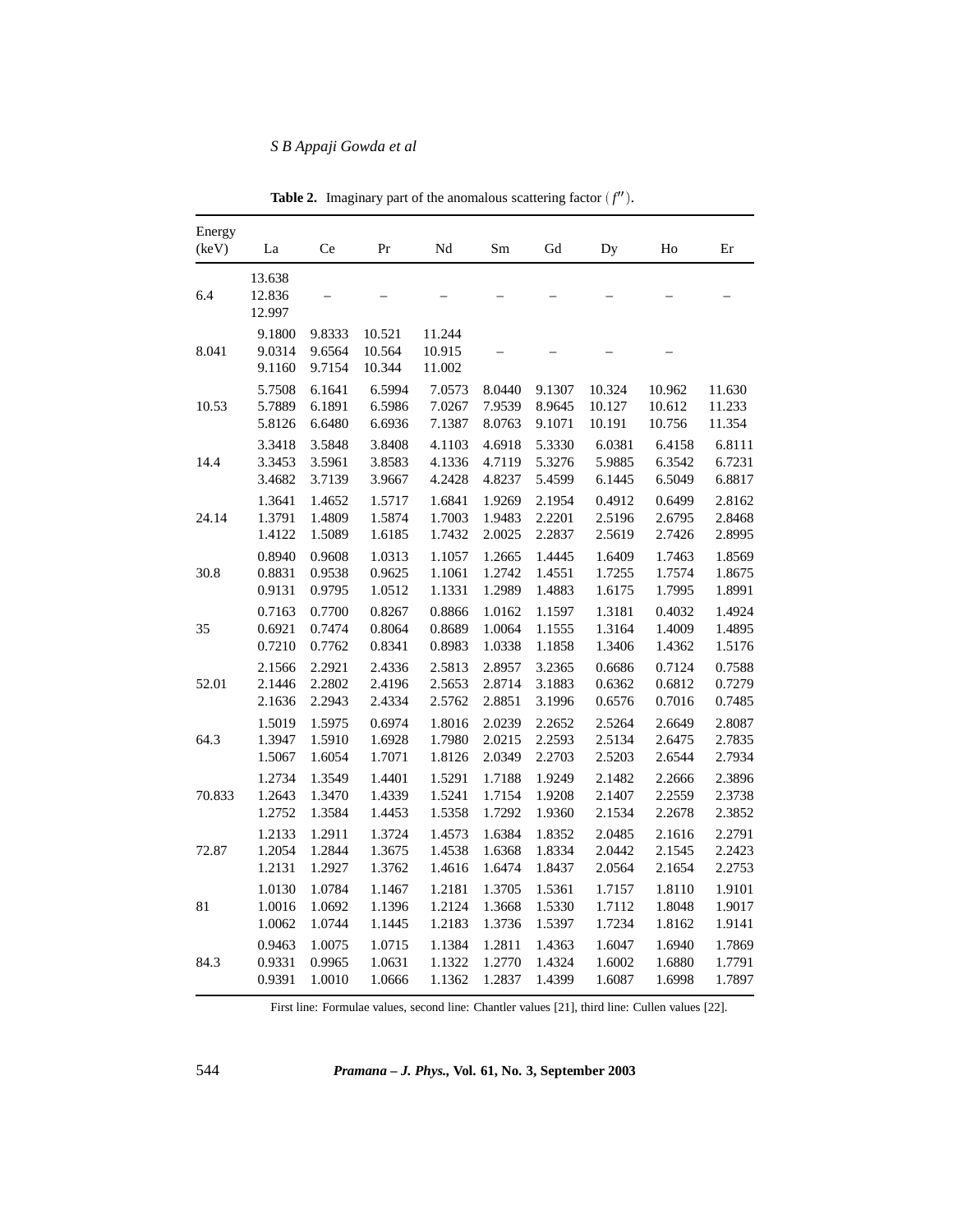| Element      | $\Delta_{\rm KP}$<br>S-matrix correction | $\Delta_{CM}$<br>Multiple correction | $\Delta_{\rm CL}$<br>Dipole correction |
|--------------|------------------------------------------|--------------------------------------|----------------------------------------|
|              |                                          |                                      |                                        |
| Lanthanum    | $-0.415$                                 | $-0.456$                             | $-0.753$                               |
| Cerium       | $-0.432$                                 | $-0.474$                             | $-0.786$                               |
| Praseodymium | $-0.450$                                 | $-0.492$                             | $-0.819$                               |
| Neodymium    | $-0.468$                                 | $-0.516$                             | $-0.854$                               |
| Samarium     | $-0.506$                                 | $-0.558$                             | $-0.925$                               |
| Gadolinium   | $-0.545$                                 | $-0.610$                             | $-1.000$                               |
| Dysprosium   | $-0.586$                                 | $-0.648$                             | $-1.079$                               |
| Holmium      | $-0.607$                                 | $-0.672$                             | $-1.119$                               |
| Erbium       | $-0.629$                                 | $-0.696$                             | $-1.161$                               |

**Table 3.** Relativistic corrections (high energy limit,  $f'(\infty) = \Delta$ ).

 $\Delta_{KP}$  (*S*-matrix correction): Kissel and Pratt (KP) [20];  $\Delta_{CM}$  (multipole correction): Creagh and McAuley [18]; ∆<sub>CL</sub> (dipole correction): Cromer and Liberman [15].



**Figure 1.** Plot of real part of anomalous scattering factor vs. energy for lanthanum. A: Present values with KP correction, B: present values with CM correction and C: present values with CL correction.

Using the coefficients  $a_i$  and  $b_i$ , the dispersion integral (6) was calculated analytically for each interval using (7). The integrals  $I_{s-1,s}$  and  $I_{s,s+1}$  which are not defined are replaced at once by the integral  $I_{s-1,s+1}$ . Here,  $E_{s-1}$  and  $E_{s+1}$  are energies very close to the energy of interest  $E_s$ . The final value of the dispersion integral in (3) is obtained simply by adding all  $I_{I,I+1}$  values calculated using (7). From these, the  $f'(E)$  values were calculated according to (3) for each element of interest by separately adding  $f'(\infty)$  values of Cromer and Liberman (CL) [15], Creagh and McAuley (CM) [18] and Kissel and Pratt (KP) [20]. The values of  $f'(\infty)$  for each element are shown in table 3. The  $f'$  values obtained in the case of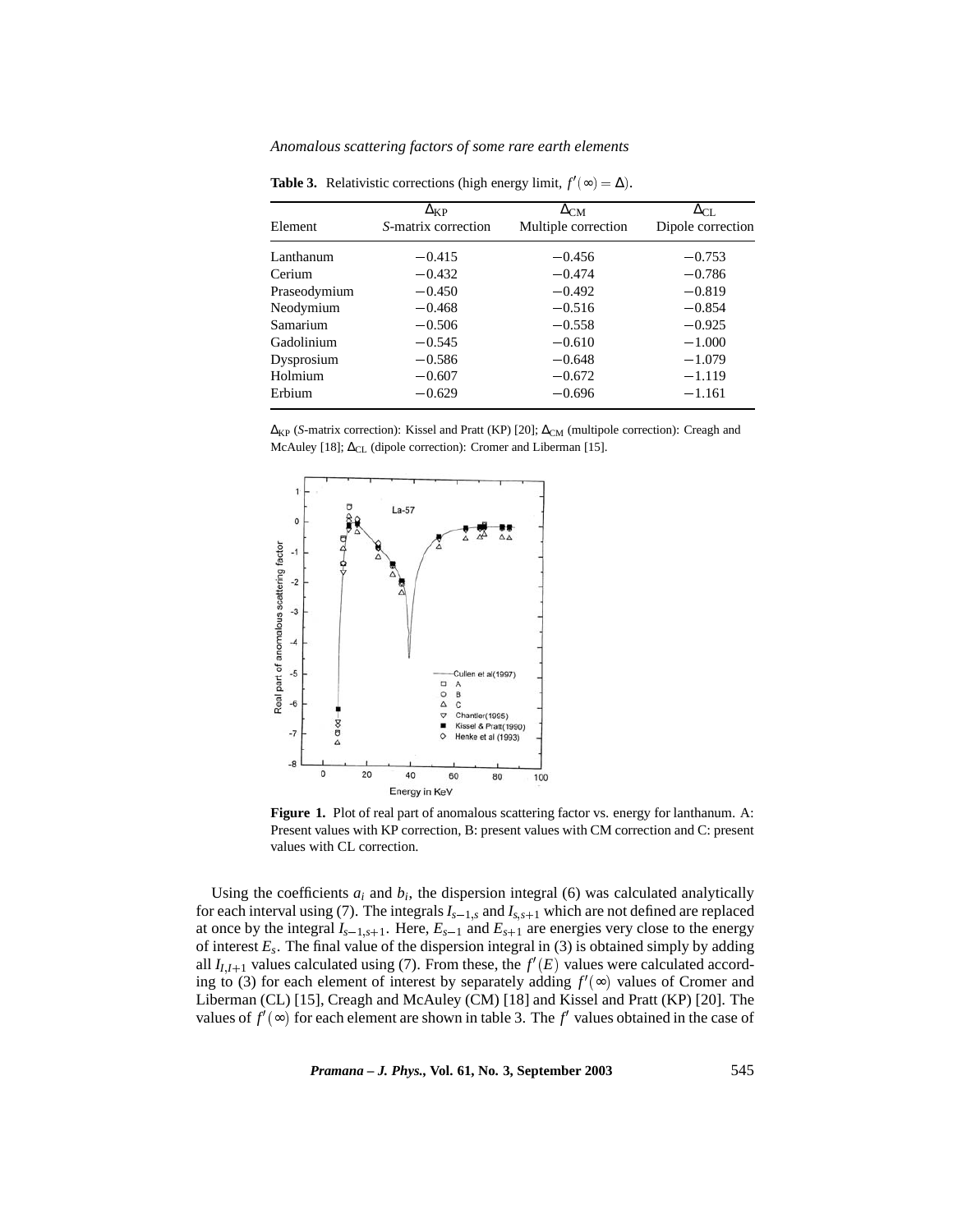

**Figure 2.** Plot of real part of anomalous scattering factor vs. energy for cerium. A: Present values with KP correction, B: present values with CM correction and C: present values with CL correction.



Figure 3. Plot of real part of anomalous scattering factor vs. energy for praseodymium. A: Present values with KP correction, B: present values with CM correction and C: present values with CL correction.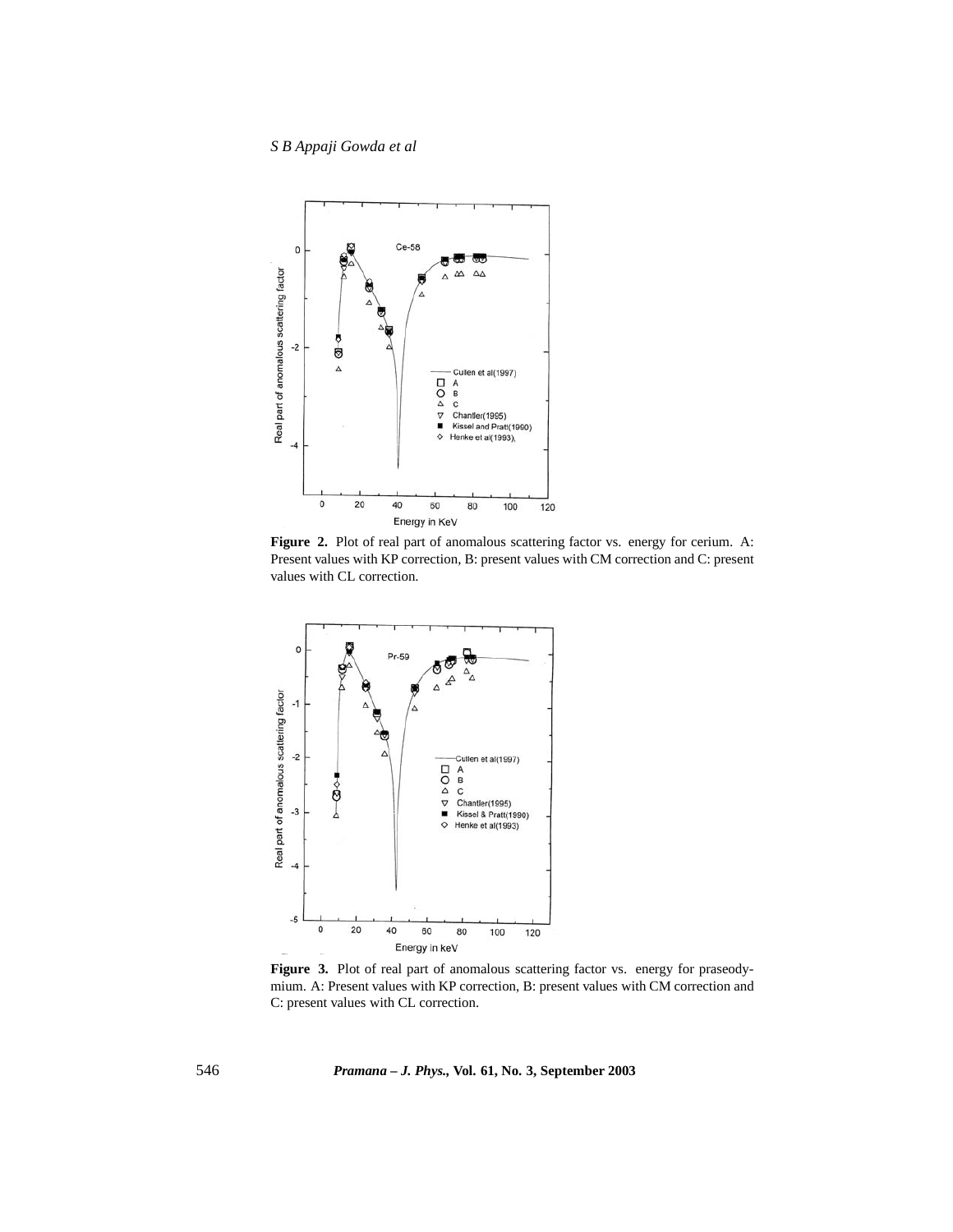

**Figure 4.** Plot of real part of anomalous scattering factor vs. energy for neodymium. A: Present values with KP correction, B: present values with CM correction and C: present values with CL correction.



Figure 5. Plot of real part of anomalous scattering factor vs. energy for samarium. A: Present values with KP correction, B: present values with CM correction and C: present values with CL correction.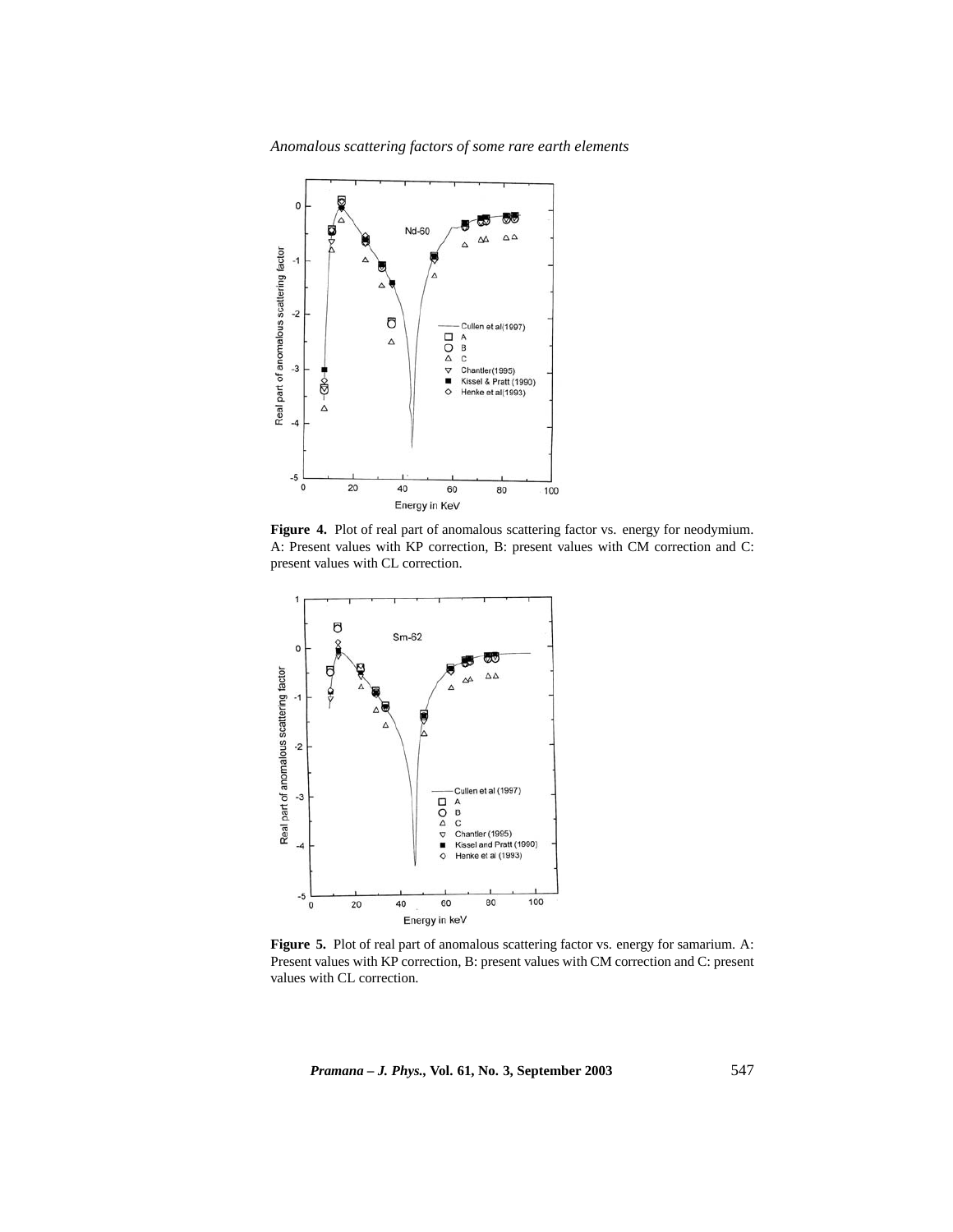

**Figure 6.** Plot of real part of anomalous scattering factor vs. energy for gadolinium. A: Present values with KP correction, B: present values with CM correction and C: present values with CL correction.



Figure 7. Plot of real part of anomalous scattering factor vs. energy for dysprosium. A: Present values with KP correction, B: present values with CM correction and C: present values with CL correction.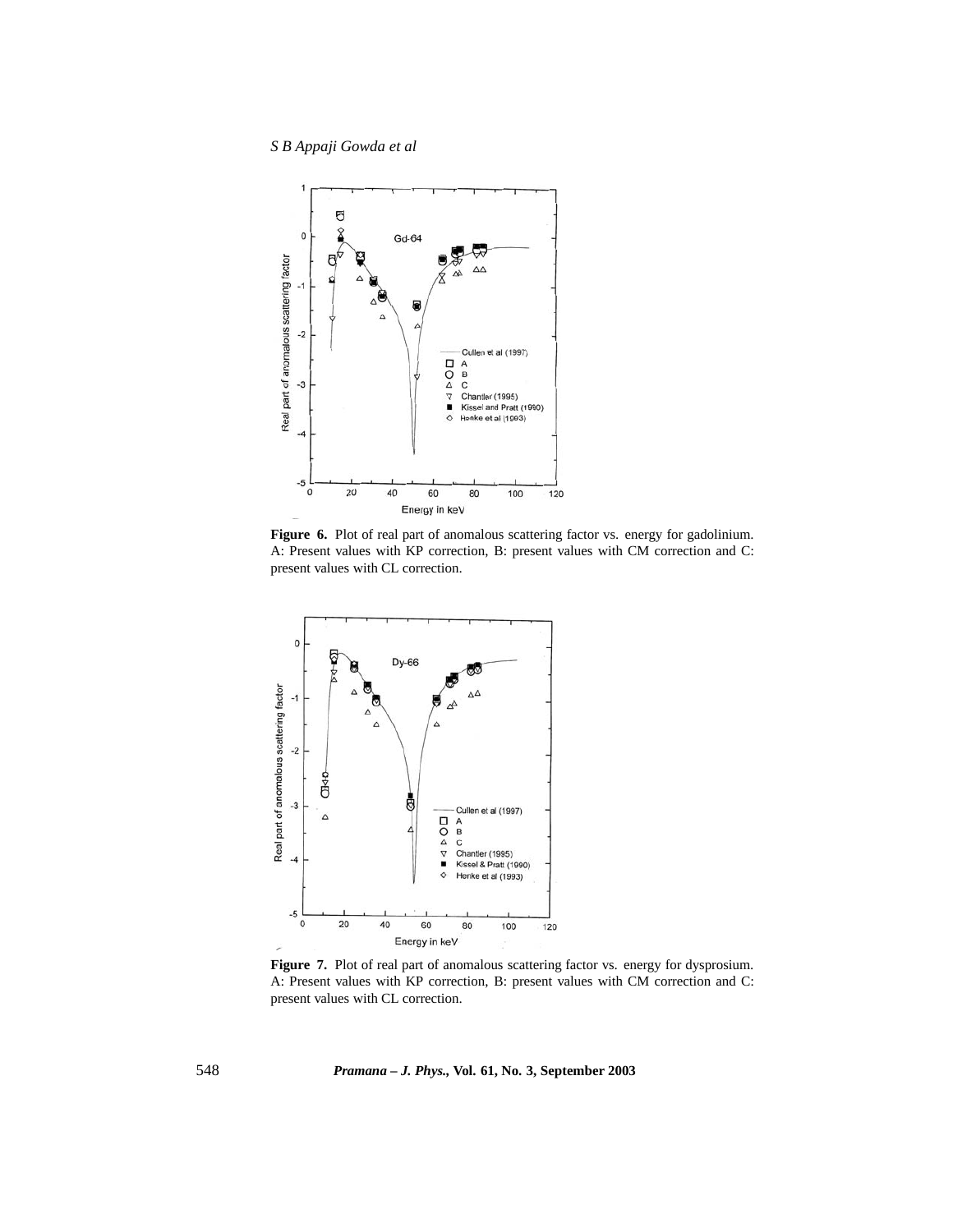

Figure 8. Plot of real part of anomalous scattering factor vs. energy for holmium. A: Present values with KP correction, B: present values with CM correction and C: present values with CL correction.



Figure 9. Plot of real part of anomalous scattering factor vs. energy for erbium. A: Present values with KP correction, B: present values with CM correction and C: present values with CL correction.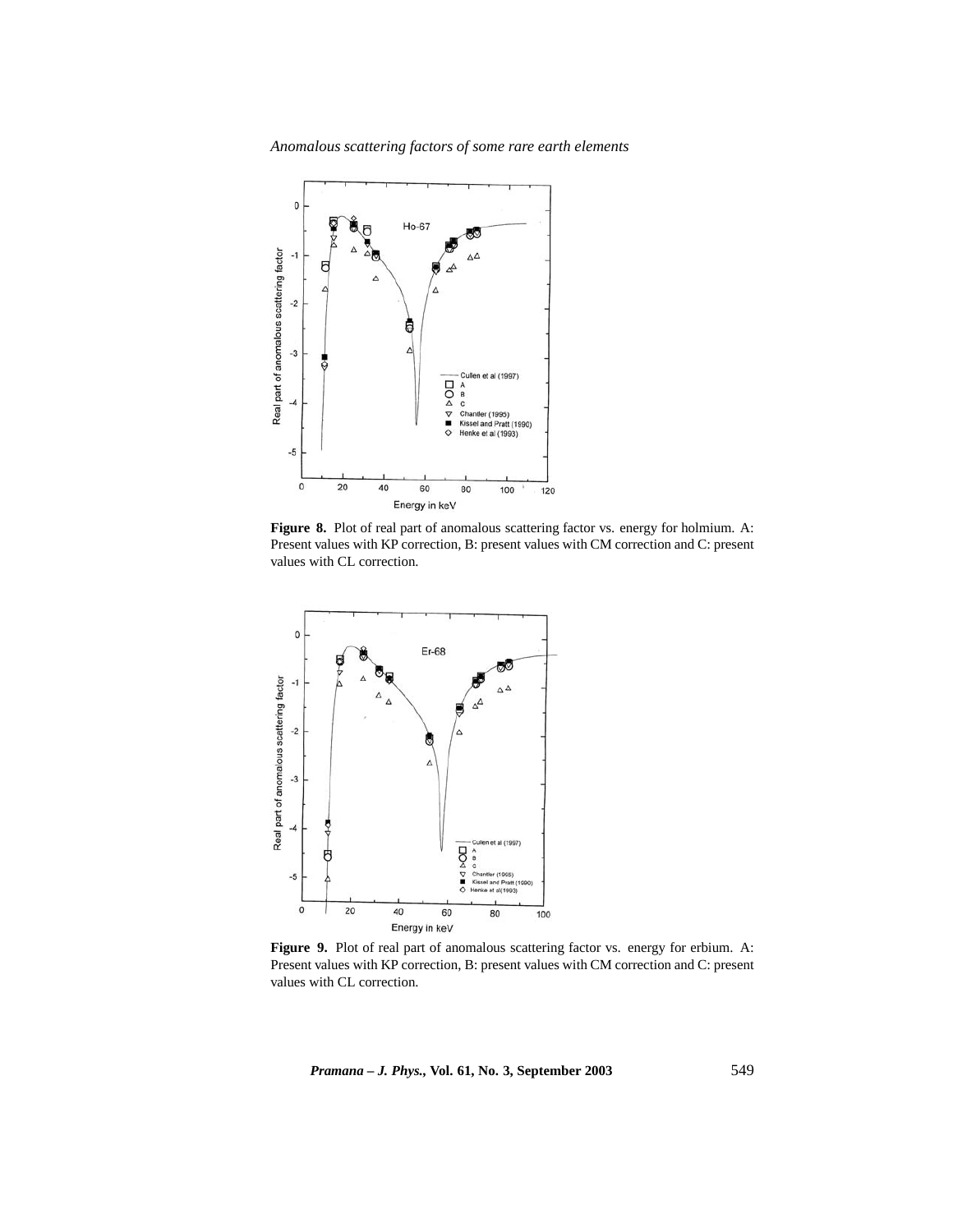the elements La, Ce, Pr, Nd, Sm, Gd, Dy, Ho and Er are shown in figures 1 to 9 along with the theoretical data of Cullen *et al* [22] (KP), Chantler [21] (CM) and the compiled data of Henke *et al* [6]. It can be seen from the figures that the present values of  $f'$  in which CM or KP correction is included follow the trend suggested by theory.

## **4. Conclusions**

Based on this study, reasonable values of the dispersion corrections  $f'(E)$  and  $f''(E)$  could be obtained from a fairly accurate total attenuation cross-section data set measured in a narrow beam good geometry set-up by employing a high resolution detector to detect photons emitted from radioisotopes. The present study points to the fact that within the range of experimental errors, the real part of the dispersion corrections to which the relativistic corrections calculated by Kissel and Pratt (*S*-matrix approach) or Creagh and McAuley have been included are in better agreement with the theoretical values. It is felt that the simple formulae for  $f''$  values in terms of *Z* and *E* help in the speedier calculation of  $f''$ below, above and at the *K*-edge of any element in the range  $Z = 57{\text -}68$  and  $E = 10{\text -}100$ keV to a good accuracy.

### **References**

- [1] H M Nussenzveig, *Causality and dispersion relations* (Academic Press, New York, 1972) p. 183
- [2] L Kissel, *Acta Crystallogr.* **A51**, 271 (1995)
- [3] M S Wang, *Phys. Rev.* **A34**, 636 (1986)
- [4] M S Wang and R H Pratt, *Phys. Rev.* **A28**, 3115 (1983)
- [5] B Zhou, Lynn Kissel and R H Pratt, *Nucl. Instrum. Methods Phys. Res.* **B66**, 307 (1992)
- [6] B L Henke, P Lee, T J Tanaka, R L Shimambukuro and B K Fujikawa, *At. Data Nucl. Data Tables* **27**, 1 (1982)
	- B L Henke, E M Gullikson and J C Davis, *At. Data Nucl. Data Tables* **54**, 181 (1993)
- [7] I Waller, *Z. Phys.* **51**, 213 (1928)
- [8] M Gavrila, *Photon atom elastic scattering in inner-shell and x-ray physics of atoms and solids* edited by B Craseman (Plenum, New York, 1981)
- [9] P P Kane, L Kissel, R H Pratt and S C Roy, *Phys. Rep.* **140**, 75 (1986)
- [10] D Creagh, *J. Phys.* **38**, 371 (1985)
- [11] H Hönl, *Ann. Phys.* **18**, 625 (1933)
- [12] R W James, *The optical principles of the diffraction of x-rays* (Bell and Sons, London, 1962) ch. 4
- [13] Ramaseshan and S C Abrahams, *Proceedings of the International Conference, 22–26 April 1974* (Madrid, Spain, 1975)
- [14] D Templeton, in *Resonant anomalous x-ray scattering* edited by Matelik *et al* (Elsevier, North-Holland, 1994) p. 9
- [15] T Cromer and D Liberman, *J. Chem. Phys.* **53**, 1891 (1970)
- [16] D Creagh, *Phys. Lett.* **A103**, 52 (1984)
- [17] D Y Smith, *Phys. Rev.* **35**, 3381 (1987)
- [18] D C Creagh and W J McAuley, *International tables for crystallography C* edited by A J C Wilson (Kluwer Academic Publishers, Dordrecht, 1992) p. 206
- [19] L Kissel, S C Roy and R H Pratt, *Phys. Rev.* **A22**, 1972 (1980)